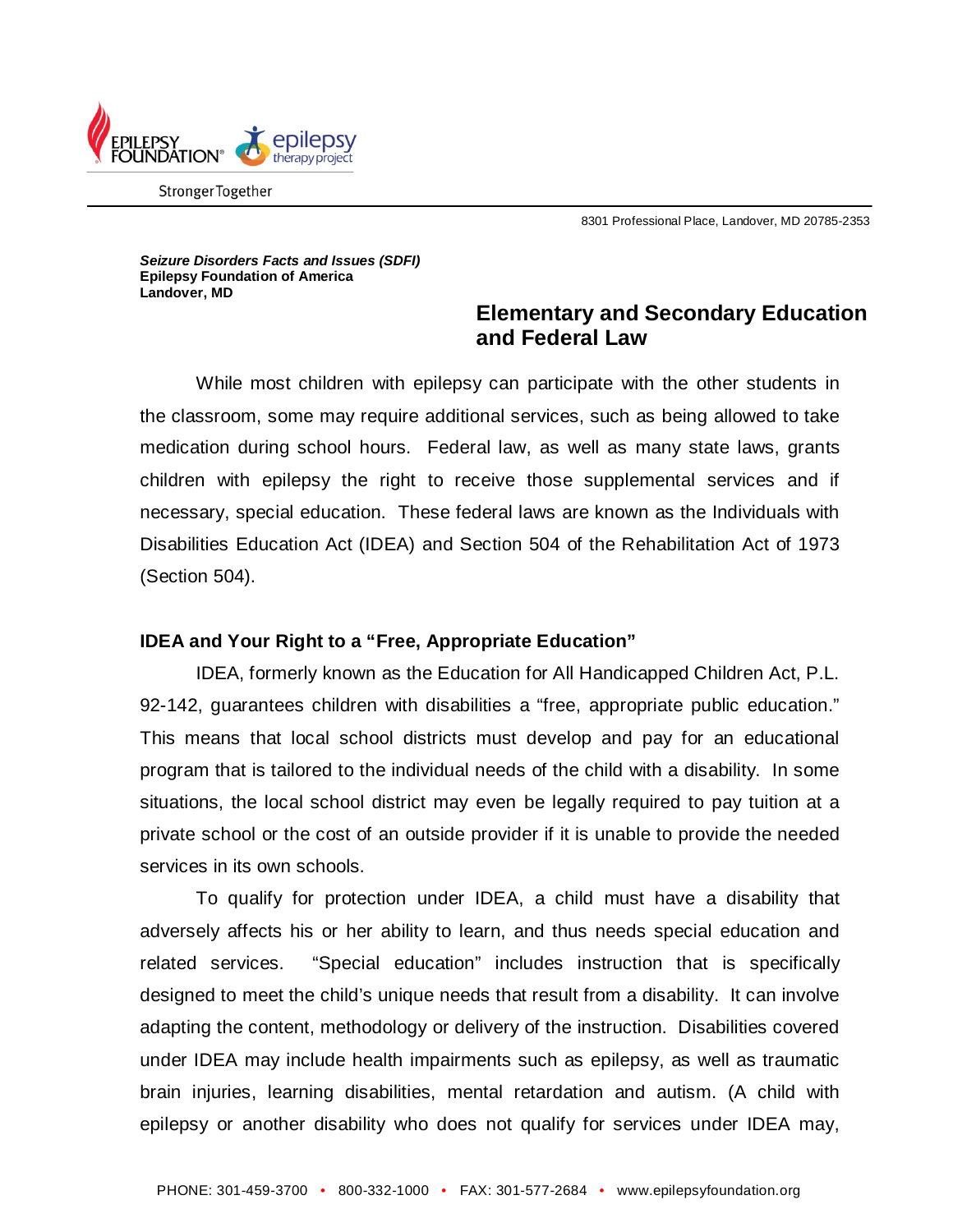however, qualify for services under Section 504 of the Rehabilitation Act, as discussed below.)

By law, public schools are required to educate children with disabilities in the "least restrictive environment" possible. This means schools cannot place a child with epilepsy in a special education classroom, away from students who do not have a disability, simply because the child with the disability requires special services. Instead, the school must allow these children to be mainstreamed and provide the related service in some other way, such as having the child visit the nurse at a designated time each day to receive medication.

For a child with epilepsy, commonly requested related services include: health services (such as administration of medication in the event of a prolonged seizure), specialized recreation services (for a child with uncontrolled seizures), counseling (to compensate for the social adjustment aspects of epilepsy) and other non-instructional services. Specialized instruction may also be necessary to compensate for accompanying learning disabilities or other cognitive impairments resulting from frequent losses of consciousness or other impairment of attention or learning ability. In some situations, it may be appropriate for the child to receive this instruction once a week for an hour at a time, for example, whereas in other situations, the severity of a child's disability requires he or she receive specialized instruction full time. Under IDEA, the school is required to provide effective educational services in the least restrictive environment, including any related services that may be necessary to educate the child.

By law, school personnel, parents, and when possible, the child, must work together to identify the child's educational and related-service needs and to develop a plan to ensure that these needs are met effectively and in the least restrictive environment possible. This process is called the Individualized Education Plan (IEP). Any child between 3 years old and 21 years old has the right to be evaluated at least once every three years to determine if he or she needs to develop an IEP. (Some states have similar requirements for children under 3 years old. For information about these state programs, ask your child's pediatrician or contact the local board of education.) If an IEP is required, by law it must be put in writing and reviewed on a yearly basis. It is important to list all needed services since schools are not required to provide services that are not listed. Parents and students have a right to participate in the meeting, which must be scheduled at a mutually convenient time for all participants.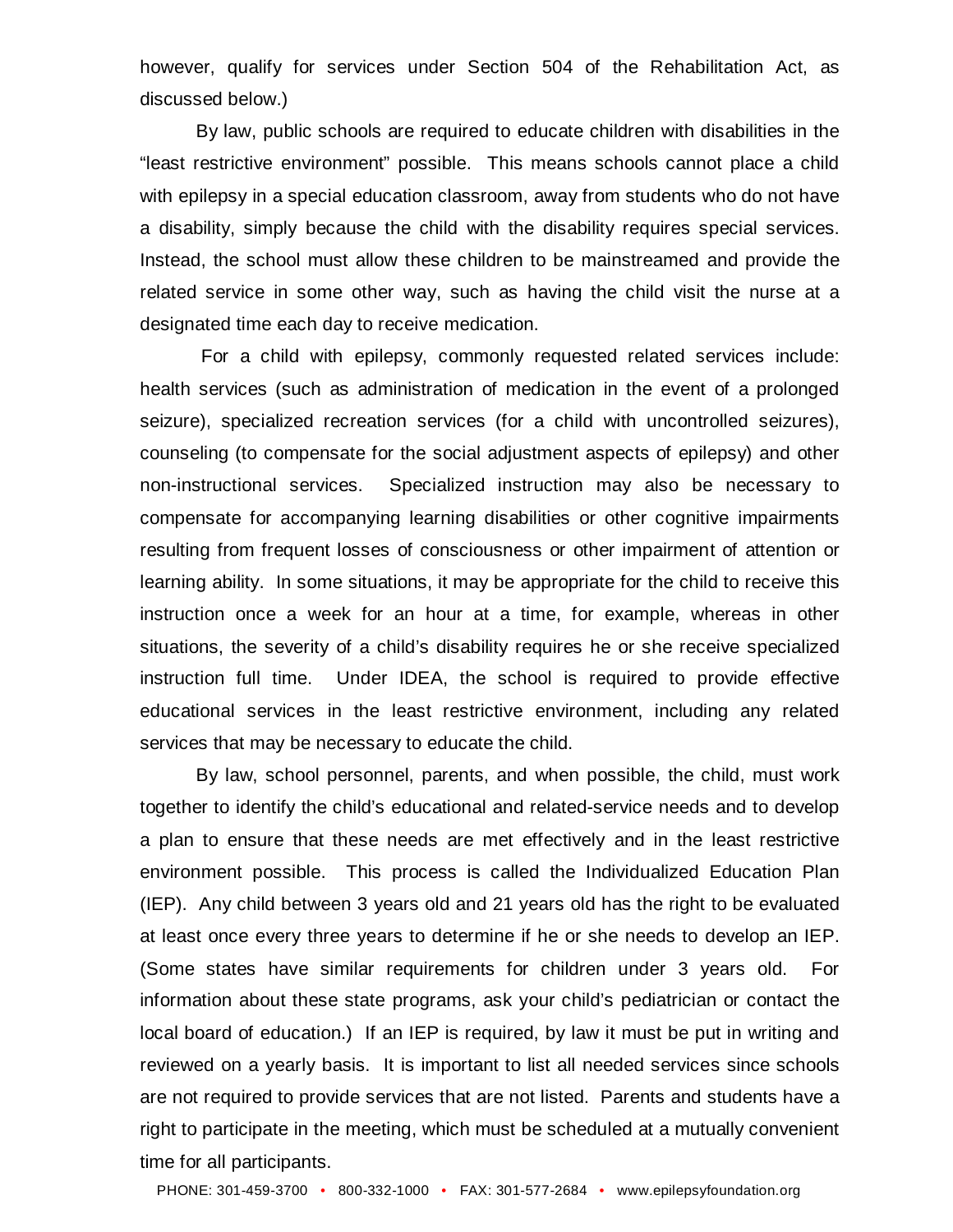If you believe your request for an IEP has been unfairly denied, the IEP developed does not fit your child's needs, or you have another concern about the IEP process, and are unable to resolve the dispute with school personnel, you may request mediation, request a due process hearing, or file a complaint with your state's education agency. (A due process hearing involves an impartial third party, called a hearing officer, who hears the evidence about a dispute and issues an opinion regarding the requirements of IDEA.) For more information about requesting mediation in your state, visit the Consortium for Appropriate Dispute Resolution in Special Education (CADRE Caucus) website, [http://www.directionservice.org/cadre/state/.](http://www.directionservice.org/cadre/state/) For additional information about IDEA, visit the U.S. Department of Education's Office of Special Education Programs Web site at http://www.ed.gov/about/offices/list/osers/osep/index.html. Also, for a Web site which provides an overview of IDEA and a discussion of advocacy strategies, see [http://www.fape.org/idea.](http://www.fape.org/idea)

## **Section 504 and Your Right to Be Free From Discrimination**

Section 504 prohibits schools that receive federal funding from discriminating against a child because of disability in academic and nonacademic activities, such as school field trips and extracurricular activities. The law also requires schools to provide a child who is otherwise qualified to participate in the particular activity a reasonable accommodation. A reasonable accommodation is a modification in a program or policy, or an auxiliary aid that enables an individual with a disability to participate in a program. Depending upon the child's needs and the activity involved, a reasonable accommodation may include administering medicine at a particular time in accordance with a doctor's directions, waiving a requirement that all children be able to swim in order to attend a general recreational program, or allowing the child to attend the program on a reduced schedule.

Your child is only entitled to a reasonable accommodation under Section 504 if he or she has a disability as the law defines it. This means he or she must have an impairment that substantially limits one or more major life activities. Examples of major life activities include caring for one's self, performing manual tasks, walking, seeing, hearing, speaking, breathing or learning. If your child needs a reasonable accommodation, you should request that the school develop a Section 504 Plan. If your child qualifies for both Section 504 and IDEA, you can address both needs in the IEP alone. If you believe your child's rights under Section 504 have been

PHONE: 301-459-3700 • 800-332-1000 • FAX: 301-577-2684 • www.epilepsyfoundation.org